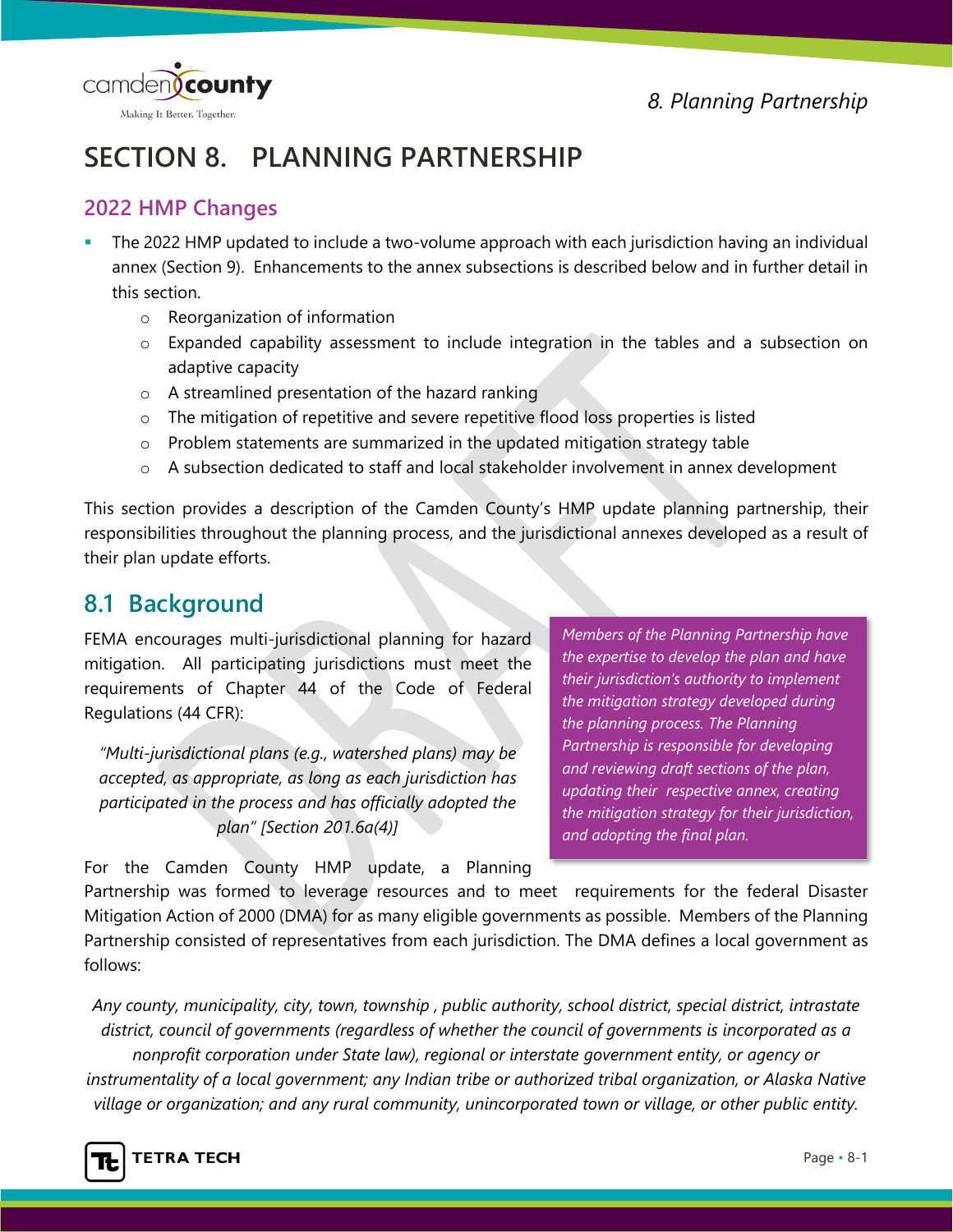



Each participating planning partner has prepared a jurisdictional annex to this plan. These annexes, as well as information on the process by which they were created, are contained in this volume.

# **8.2 Initial Solicitation and Letters of Intent**

Camden County solicited the participation of all municipalities in the County at the commencement of this project. All municipalities interested signed a "Letter of Intent to Participate" committing their participation and resources to the development of the Camden County HMP update (Appendix B). Camden County and all municipalities in the County participated in the update process and have met the minimum requirements of participation as established by the County and Steering Committee.

# **8.3 Planning Partner Expectations**

The Steering Committee developed the following list of planning partner expectations, which were outlined in the letter sent by Camden County OEM to all jurisdictions and confirmed at the Planning Partnership kick-off meeting (see Appendix C [Meeting Documentation] for details):

- Complete administrative tasks:
	- **Complete a letter of intent to participate and return to the Camden County OEM**
	- **Designate points of contact**
- **Provide representation at planning partnership meetings;**
- Provide information about jurisdictional assets (critical facilities, plans/ordinances, hazard events/damages, new development, etc.) as requested;
- Support public outreach efforts within the jurisdictions, including posting of notices and plan links on websites and local media sources, advertising and supporting public meetings, and supporting outreach to NFIP repetitive loss and severe repetitive loss property owners, where applicable;
- Solicit and encourage the participation of regional agencies, a range of stakeholders, and citizens in the HMP development process;
- Assist with the identification of stakeholders within the jurisdiction that should be informed and potentially involved with the planning process;
- Prepare and submit a jurisdictional annex.
	- **Attend mitigation workshop**
	- **Perform a capability assessment**
	- **Review the risk assessment**
	- **Involve local NFIP Floodplain Administrator in the planning process and have them** complete the NFIP portion of the annex
	- Review the 2017 mitigation strategies and provide a status of each
	- **Indentify jurisdiction-specific mitigation strategies to address each of the natural hazards** posing a risk to the jurisdiction;
- Review draft plan sections when requested and provide comment and input as appropriate;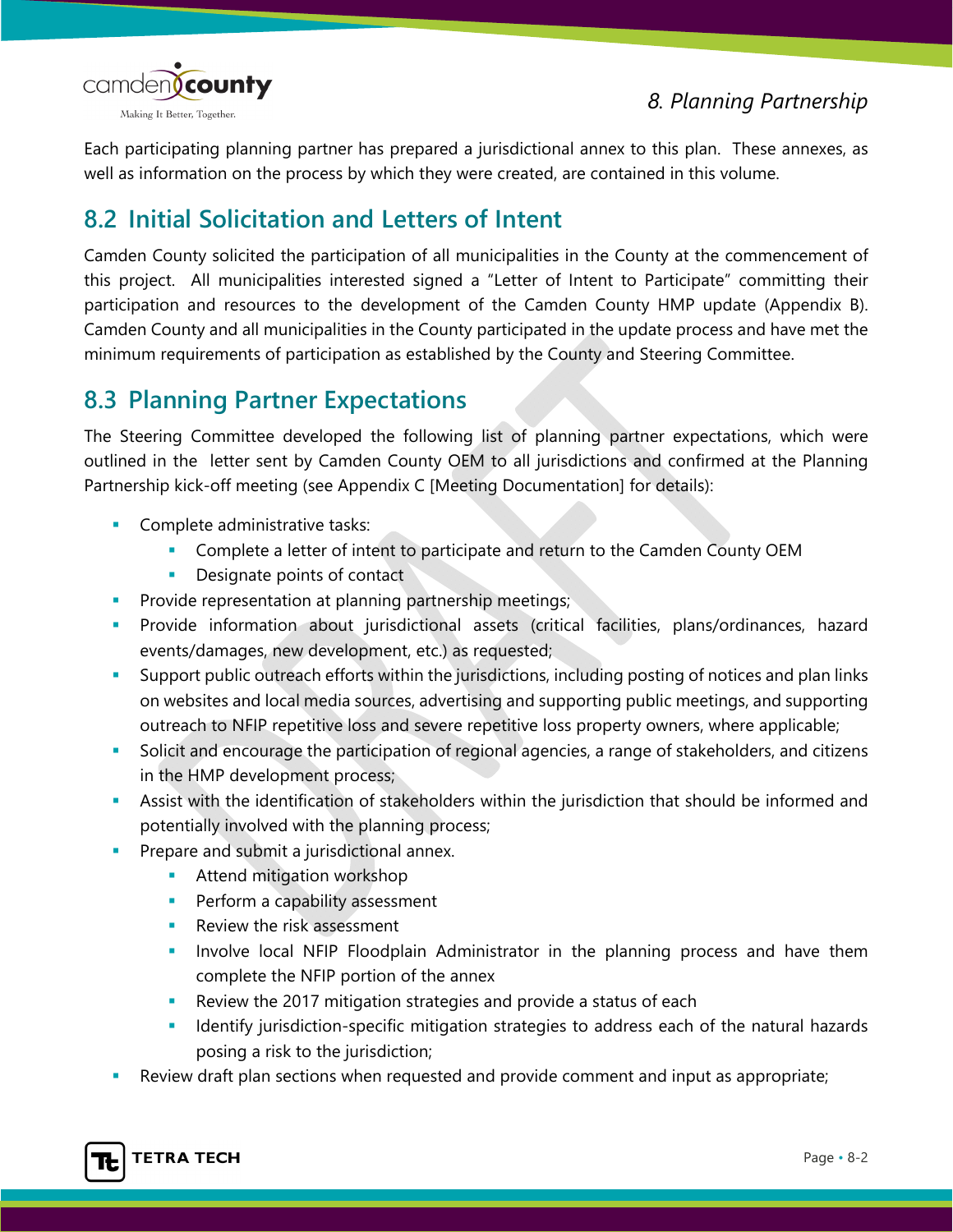

- Ensure the HMP update meets the requirements of the DMA 2000, and FEMA and NJOEM guidance;
- Adopt the plan by resolution of local governing body after FEMA conditional approval;
- Provide information regarding progress on identified initiatives as requested by the County Hazard Mitigation Planning Coordinator; and
- **Participate, as able, in additional opportunities:** 
	- **Attend municipal support meetings**
	- **Participate in and advertise the public review and comment period prior to adoption.**

By adopting this plan, each planning partner also agrees to the plan implementation and maintenance protocol established in Volume I. As described in Volume I, Section 7 (Plan Maintenance) it is intended that the planning partnership remain active beyond the regulatory update to support plan maintenance. Regarding the composition of the Steering Committee and Planning Partnership, it is recognized that individual commitments change over time, and it shall be the responsibility of each jurisdiction and its representatives to inform the HMP Coordinator of any changes in representation.

# **8.4 Jurisdictional Annex Preparation Process**

As in the 2017 HMP, the jurisdictional annexes were maintained and updated for the 2022 HMP. The jurisdictional annexes continue to provide a unique, stand-alone guide to mitigation planning for each jurisdiction. Section 9 (Jurisdictional Annexes) includes an annex for every jurisdiction in Camden County.

## **8.4.1 Data Collection**

Each jurisdiction was paired with a contract consultant mitigation planner to work with the primary POC, alternate POC, NFIP Floodplain Administrator and the mitigation team to update their annexes. Each jurisdiction was asked to participate in a municipal kick-off meeting, held on March 2, 2021 to review participant expectations and the updated information needed to support the annex update. It was made clear that the annexes are sections of the plan that can be enhanced if more information is available to further customize any and all aspects of mitigation planning.

A concerted effort was made to have all plan participants document areas of flooding outside of the floodplain, and other 'problem areas' in the County where hazard impacts have occurred in the past and present chronic issues and challenges. This information was captured using an online form (Survey123) to capture the location on a map and description of the problem area.

## **8.4.2 Hazard Ranking Exercise**

The presentation of the risk assessment and hazard ranking for each jurisdiction was conducted on April 22, 2021. At this meeting, the consultant presented the overall risk assessment for the hazards of concern and distributed jurisdiction-specific handouts with risk assessment results relevant to each plan participant. In addition, each planning partner was asked to review the ranked hazards specific for its jurisdiction. Refer to Section 4.4 (Hazard Ranking) for the methodology of the hazard ranking process.

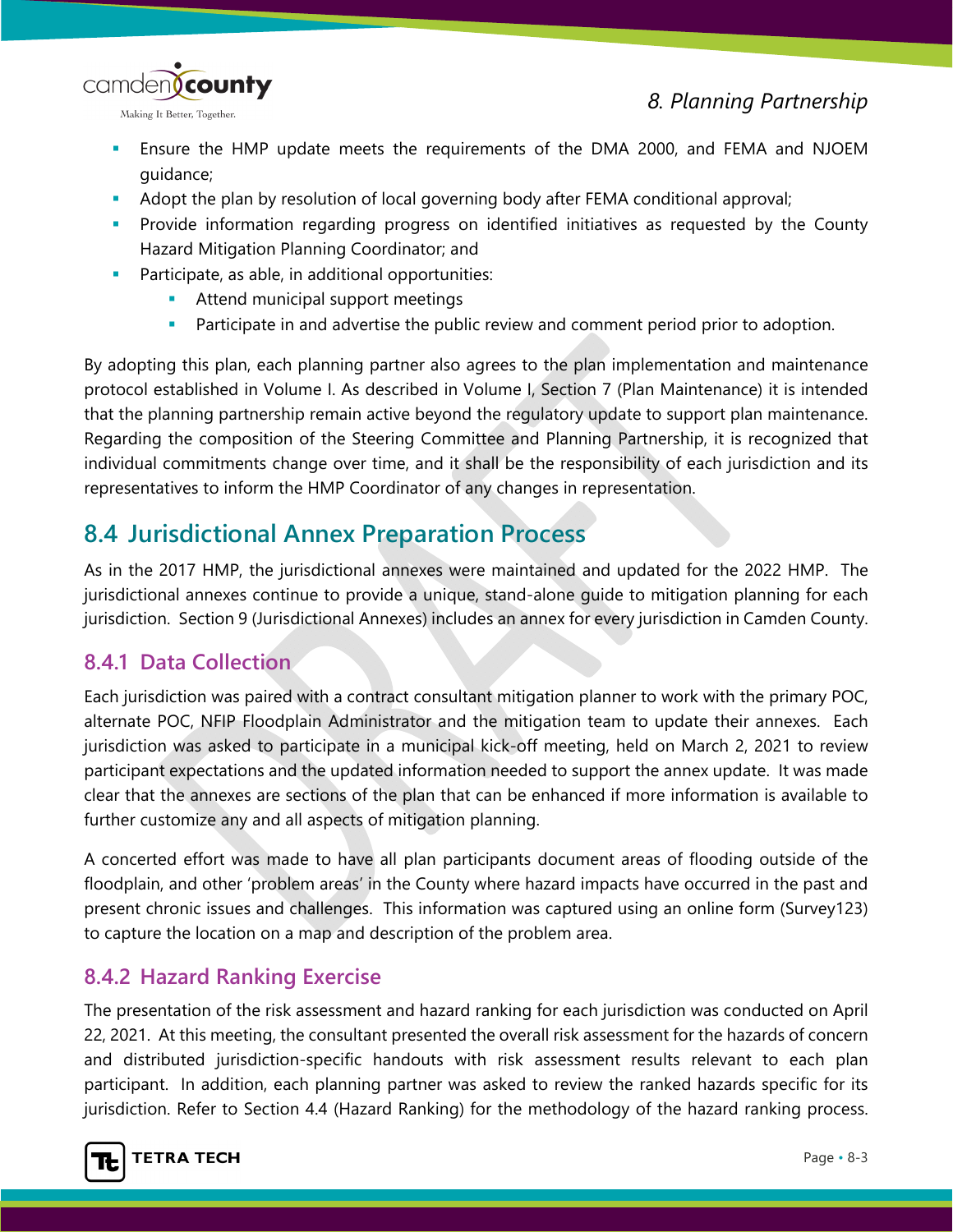

The calculated ranking was presented to each jurisdiction and they were asked to review the ranking and revise based on history of events, probability of occurrence, and the potential impact on people, property, and the economy. In addition, each jurisdiction was asked to rank their adaptive capacity for each hazard. Refer to Appendix B (Participation Documentation) for the input submitted by each municipality. The objectives of this exercise were to familiarize the partnership with how to use the risk assessment as a tool to support other planning and hazard mitigation processes and to help prioritize types of mitigation actions that should be considered. Hazards that were ranked as "high" for each jurisdiction as a result of this exercise were considered to be priorities for identifying appropriate mitigation actions, although jurisdictions also identified actions to mitigate "medium" or "low" ranked hazards as appropriate.

### **8.4.3 Strengths Weaknesses Obstacles and Opportunities (SWOO) Exercise**

The Steering Committee and Planning Partnership were asked to participate in a facilitated SWOO session to identify strengths, weakness or challenges, obstacles and opportunities in hazard mitigation for the County's high-ranked hazards. Then, each jurisdiction was asked to complete a SWOO online form to document strengths, weaknesses, obstacles and opportunities relevant to their jurisdiction for their highranked hazards. All SWOO results were compiled and provided as a resource to plan participants at the Mitigation Strategy Workshop in December 2020. Refer to Appendix B (Participation Documentation) which provides the information captured by meeting participants during the SWOO session.

### **8.4.4 Mitigation Strategy Workshop**

A mitigation strategy workshop was conducted by the contracted planning consultant on May 12, 2021, for all participating jurisdictions to support the development of the updated mitigation strategy. To assist with the identification of implementable and action-oriented mitigation actions, a three-step process was followed for the HMP update: 1) Assemble a 'mitigation toolbox'; 2) Identify problem statements through 'mitigation brainstorming' and 3) Update the mitigation action plan. The purpose of this workshop was to guide the planning partnership in completing this portion of the planning process and discuss how projects that are well developed and documented are more quickly identifiable for selection when grants become available.

Electronic problem statement worksheets were developed and distributed to all jurisdictions which detailed detail the problems/challenges/gaps/identified to date, and mitigation alternatives to reduce future risk and address the identified problem. At the workshop the problem statements were reviewed, and the Planning Partnership focused on developing additional statements based on the impacts of hazards in the County and their communities. The results of the updated risk assessment, challenges and opportunities identified during the capability assessment update and SWOO sessions, and information gathered from the citizen survey were used to inform problem statement development. At the workshop, the Planning Partnership heard from the County, NJOEM, and the consultant on how to develop a diverse and detailed mitigation strategy and action worksheets.

These problem statements were intended to provide a detailed description of the problem area, including impacts to the jurisdiction, past damages, and loss of service. These problem statements helped form a

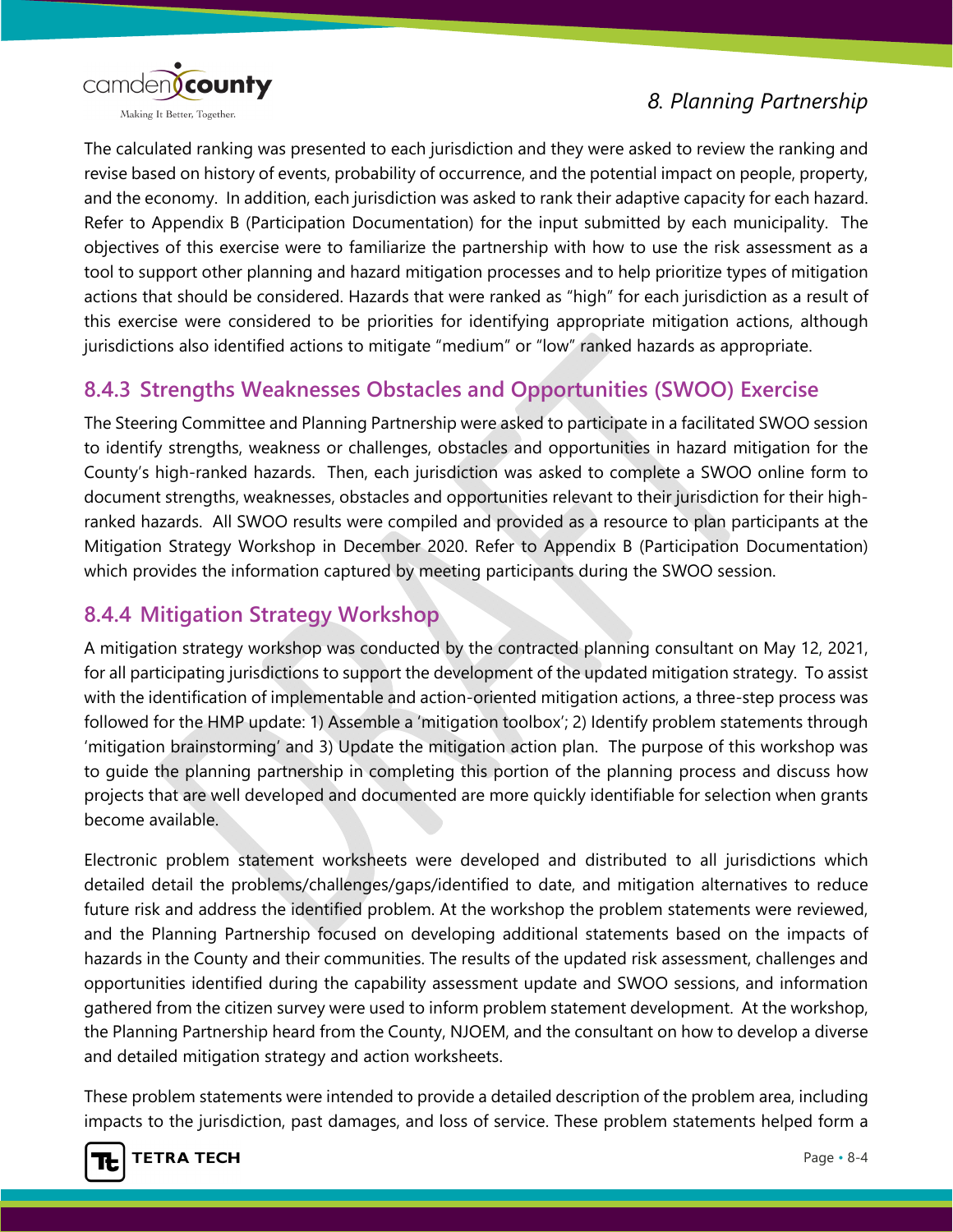

bridge between the hazard risk assessment, which quantifies impacts to each community, with the development of achievable mitigation strategies. Each jurisdiction was requested to identify their highest priority mitigation strategy for implementation, of funding was available.

# **8.4.5 Municipal Support Meetings**

In addition to the municipal kick-off meeting and Planning Partnership meetings, municipal support meetings were held throughout the planning process. At these support meetings, the consultant worked one-on-one with the planning partners to complete their jurisdictional annexes. Each section of the annex was discussed to ensure accuracy and completeness. This included, but not limited to, the following:

- Reviewing the calculated hazard ranking for the jurisdiction and provide input to adjust the ranking as necessary.
- Inspecting the list of critical facilities located in the jurisdiction and their exposure to the 1% flood hazard area. For those critical facilities located in the Special Flood Hazard Area, each jurisdiction was requested to document whether the asset is already mitigated or identify an action to mitigate future flood impacts. By reviewing the list, jurisdictions were able to identify additional mitigation actions related to the critical facilities.
- Identify mitigation initiatives that have reasonable potential to be accomplished within the lifespan of the County HMP (five years), including both FEMA-eligible projects and those projects using funds from non-FEMA sources.

#### **8.4.6 Jurisdictional Annexes**

While the jurisdictional annex format is designed to document and assure local compliance with the DMA 2000 regulations, its greater purpose and function includes:

- **Providing a locally relevant synthesis of the overall mitigation plan that can be readily presented,** distributed, and maintained;
- Facilitating local understanding of the community's risk to natural hazards;
- Facilitating local understanding of the community's capabilities to manage natural hazard risk, including opportunities to improve those capabilities;
- Facilitating local understanding of the efforts the community has taken, and plans to take, to reduce their natural hazard risk;
- Facilitating the implementation of mitigation strategies, including the development of grant applications;
- **Providing a framework by which the community can continue to capture relevant data and** information for future plan updates.

It is recognized that each jurisdiction's annex is a "living" document and will continue to be improved as resources permit. As such, its design is intended to promote and accommodate continued efforts to maintain the annex to be current and to improve the effectiveness of the annex as the key tool, reference and guiding document by which the jurisdiction will implement hazard mitigation locally.

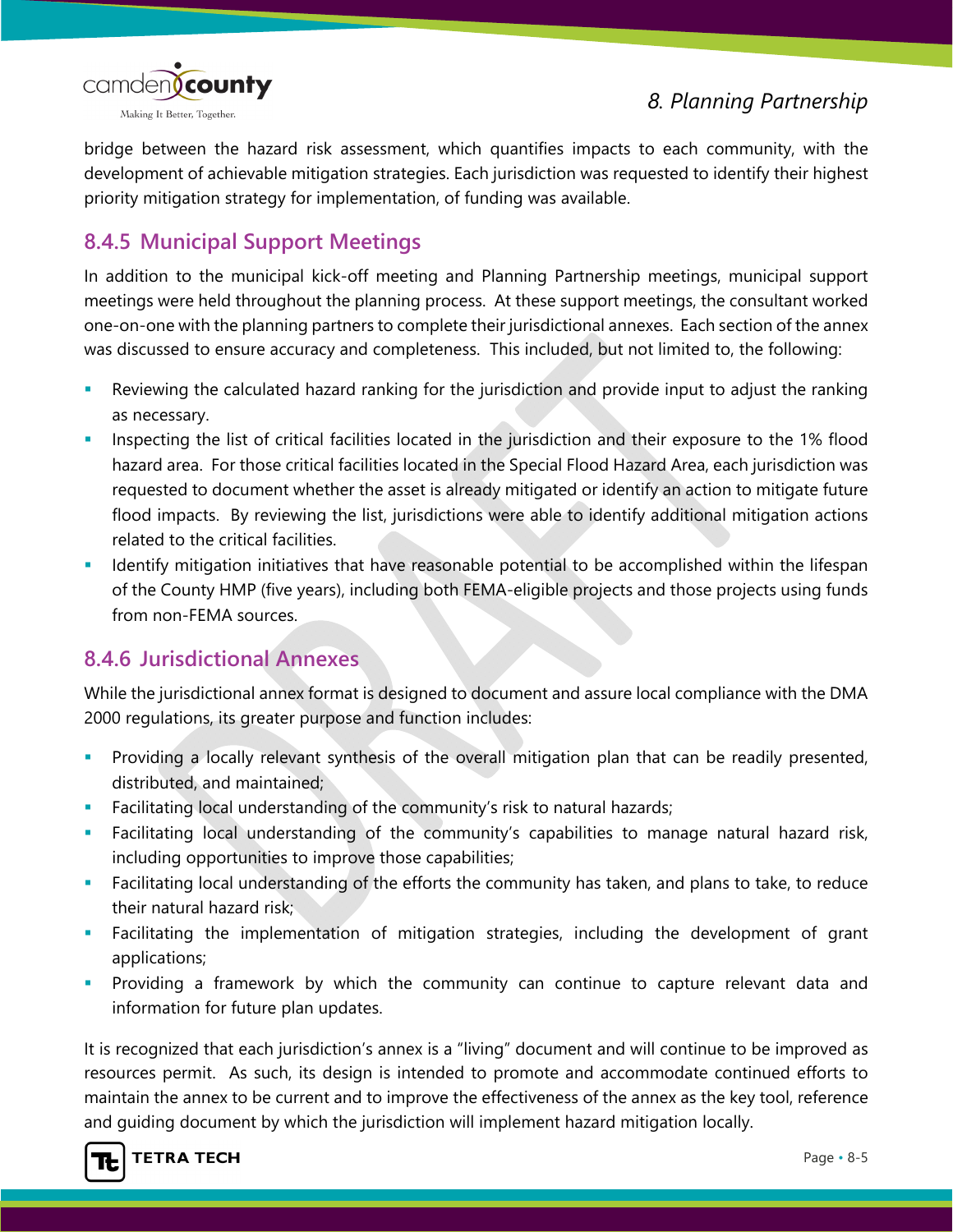

The following provides a description of the various elements of the jurisdictional annex.

**Section 9.X.1: Hazard Mitigation Planning Team:** Identifies the hazard mitigation planning primary and alternate(s) contacts and Floodplain Administrators as identified by the jurisdiction, and additional representatives that contributed to the annex update. Further detail is provided in Section 2 (Planning Process), Section 9 (jurisdictional annexes) and Appendix B (Participation Matrix).

**Section 9.X.2: Jurisdiction Profile:** Provides an overview and profile of the jurisdiction.

**Section 9.X.3: Capability Assessment and Integration:** This subsection provides an inventory and evaluation of the jurisdiction's tools, mechanisms and resources available to support hazard mitigation and natural hazard risk reduction. Within the municipal annexes, tables provide an inventory of the municipality's planning and regulatory, administrative and technical, and fiscal, capabilities, respectively. Further, another table identifies the municipality's level of participation in state and federal programs designed to promote and incentivize local risk reduction efforts. Further information regarding Federal, State and local capabilities may be found in the Capability Assessment portion of Section 5.

- *Adaptive Capacity: A new addition to the capability assessment is a summary of the jurisdiction's adaptive capacity to each hazard.*
- *National Flood Insurance Program (NFIP):* This subsection documents the NFIP as implemented within the jurisdiction. This summary was based on questions prepared by, and/or interviews conducted with, the NFIP Floodplain Administrators for each NFIP-participating community in the County. This subsection also identifies actions to enhance implementation and enforcement of the NFIP within the community.
- *Integration of Hazard Mitigation into Existing and Future Planning Mechanisms:* This subsection identifies how the jurisdiction has integrated hazard risk management into their existing planning, regulatory and operational/administrative framework ("integration capabilities"), and/or how they intend to promote this integration ("integration actions"). This is included as a new column in the planning/regulatory table and described in narrative at the end of this subsection.

**Section 9.X.4: National Flood Insurance Program (NFIP) Compliance:** A tabular summary of the specific information on the management and regulation of the regulatory floodplain, including current and future compliance with the NFIP.

**Section 9.X.5: Growth/Development Trends:** Identifies of areas of known and anticipated future development and the vulnerability of those areas to the hazards of concern.

#### **Section 9.X.6: Jurisdictional Risk Assessment:**

 *Hazard Extent and Location:* Each annex includes a map (or series of maps) illustrating identified hazard zones, critical facilities, and areas of NFIP Repetitive Loss/Severe Repetitive Loss (RL/SRL).

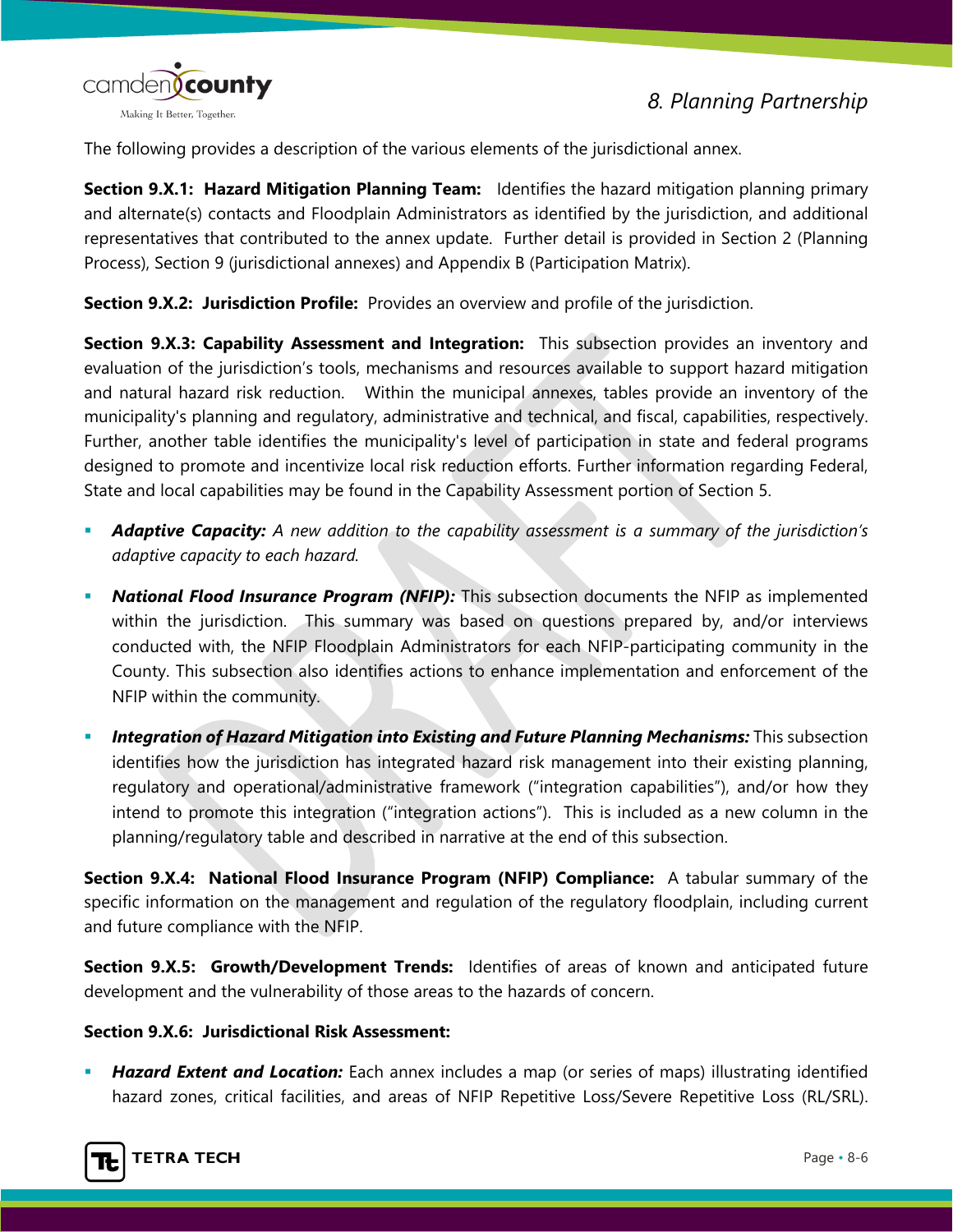

Further, these maps show areas of known or anticipated future development, as available and provided by the jurisdiction. These maps may be found at the end of the annex.

- *Hazard Event History*: Identifies hazard events that have caused significant impacts within the jurisdiction, including a summary characterization of those impacts as identified by the jurisdiction. The documentation of events and losses is critical to supporting the identification and justification of appropriate mitigation actions, including providing critical data for benefit-cost analysis. It is recognized that this "inventory" of events and losses is a work-in-progress and may continue to be improved as resources permit. As such, the lack of data or information for a specific event does not necessarily mean that the jurisdiction did not suffer significant losses during that event.
- *Hazard Ranking and Vulnerabilities:*This subsection provides information regarding each plan participant's vulnerability to the identified hazards. New to the 2020 HMP is a table summarizing the risk assessment results for the jurisdiction. Full data and information on the hazards of concern, the methodology used to develop the vulnerability assessments, and the results of those assessments that serve as the basis of these local risk rankings may be found in Section 4.

**Section 9.X.7: Mitigation Strategy and Prioritization:** This section discusses and provides the status of past mitigations actions and status, describes proposed hazard mitigation initiatives, and prioritization.

- *Past Mitigation Initiative Status:* Where applicable, a review of progress on the jurisdiction's prior mitigation strategy is presented, identifying the disposition of each prior action, project or initiative in the jurisdiction's updated mitigation strategy. Other completed or on-going mitigation activities that were not specifically part of a prior local mitigation strategy may be included in this sub-section as well.
- *Completed Mitigation Initiatives Not Identified in the Previous Mitigation Strategy:* Other completed or on-going mitigation activities that were not specifically part of a prior local mitigation strategy may be included in this subsection as well.
- *Proposed Hazard Mitigation Initiatives for the Plan Update:* Table 9.X-16 presents the jurisdiction's updated mitigation strategy. Table 9.X-17 provides a summary of the local mitigation strategy prioritization process discussed in Section 6 (Mitigation Strategy). Table 9.X-18 summarizes the mitigation action types identified by hazard in the jurisdiction.

**Action Worksheets:** FEMA-eligible mitigation actions, projects and initiatives are further documented on an Action Worksheet which provides details on the project identification, evaluation, prioritization, and implementation process.

#### **8.4.7 Annex Review**

Additional meetings to complete the jurisdictional annexes were held with the Steering and Planning Committees throughout the planning process. In preparation for the draft plan public review, each jurisdiction was asked to have their 'mitigation team' review their annex to ensure it was complete and accurate for posting to the Camden County OEM's mitigation website.

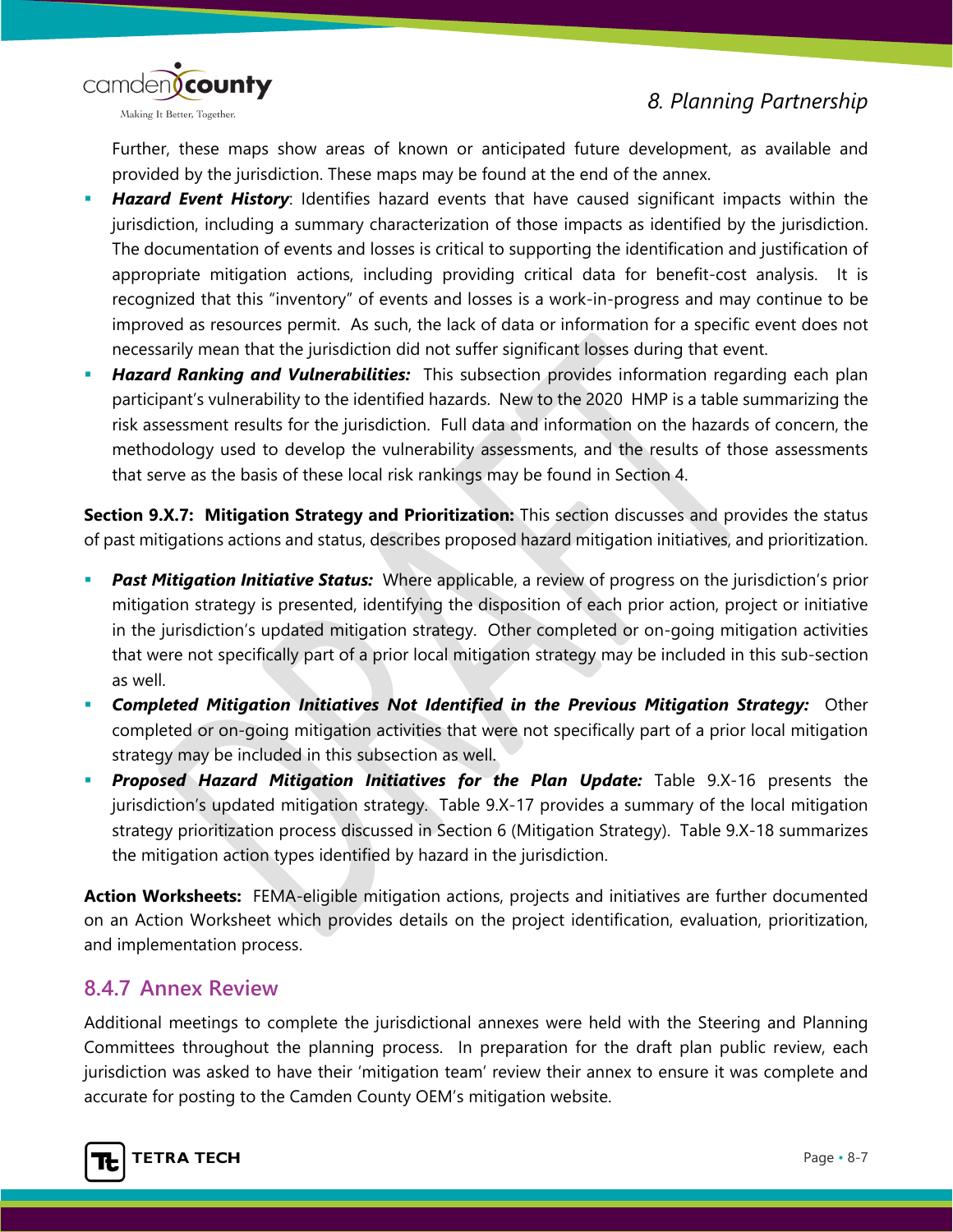

In summary, all participating communities and the County completed the planning partner expectations and annex-preparation process. Details regarding these meetings are described further in Sections 2 (Planning Process) and 6 (Mitigation Strategy). Completed jurisdictional annexes are presented in Section 9.

# **8.5 Coverage Under the Plan**

All jurisdictions (County and municipalities) met the participation requirements specified by the Steering Committee. Any non-participating local jurisdiction within the Camden County planning area can "link" to this plan in the future following the linkage procedures defined in Appendix H (Linkage Procedures).

Table 8-1 lists the status of each jurisdiction, whether or not they submitted letters of intent to participate, and their ultimate status in this plan update. Refer to Appendix B (Participation Documentation) and Appendix C (Meeting Documentation) for details on participation and meeting attendance.

| <b>Jurisdiction</b> | <b>Letter of Intent to</b><br><b>Participate</b> | <b>Attended</b><br><b>Workshops</b><br>and/or<br><b>Meetings</b><br>and Project<br><b>Calls</b> | <b>Provided Update</b><br>on Past Projects | <b>Submitted</b><br><b>Mitigation</b><br><b>Actions for</b><br><b>Current Plan</b> | <b>Seeking</b><br><b>Approval for</b><br><b>Adoption</b><br>(meets all<br>previous<br>requirements) |  |  |
|---------------------|--------------------------------------------------|-------------------------------------------------------------------------------------------------|--------------------------------------------|------------------------------------------------------------------------------------|-----------------------------------------------------------------------------------------------------|--|--|
| Audubon (B)         | <b>NA</b>                                        | $\mathsf{X}$                                                                                    | $\mathsf{X}$                               | $\mathsf{X}$                                                                       | Yes                                                                                                 |  |  |
| Audubon Park (B)    | Not participating                                |                                                                                                 |                                            |                                                                                    |                                                                                                     |  |  |
| Barrington (B)      | X                                                | $\mathsf{X}$                                                                                    | $\mathsf{X}$                               | $\mathsf{X}$                                                                       | Yes                                                                                                 |  |  |
| Bellmawr (B)        | X                                                | X                                                                                               | X                                          | X                                                                                  | Yes                                                                                                 |  |  |
| Berlin (B)          | $\mathsf X$                                      | $\mathsf X$                                                                                     | X                                          | $\mathsf X$                                                                        | Yes                                                                                                 |  |  |
| Berlin (Twp)        | $\sf X$                                          | $\mathsf X$                                                                                     | $\overline{X}$                             | X                                                                                  | Yes                                                                                                 |  |  |
| Brooklawn (B)       | X                                                | $\mathsf X$                                                                                     | X                                          | X                                                                                  | Yes                                                                                                 |  |  |
| Camden (C)          | $\overline{X}$                                   | X                                                                                               | X                                          | X                                                                                  | Yes                                                                                                 |  |  |
| Cherry Hill (Twp)   | $\sf X$                                          | $\mathsf X$                                                                                     | $\mathsf{X}$                               | $\mathsf X$                                                                        | Yes                                                                                                 |  |  |
| Chesilhurst (B)     | X                                                | $\mathsf{X}$                                                                                    | X                                          | $\sf X$                                                                            | Yes                                                                                                 |  |  |
| Clementon (B)       | $\mathsf{X}$                                     | X                                                                                               | X                                          | X                                                                                  | Yes                                                                                                 |  |  |
| Collingswood (B)    | Χ                                                | $\mathsf X$                                                                                     | $\boldsymbol{\mathsf{X}}$                  | $\mathsf X$                                                                        | Yes                                                                                                 |  |  |
| Gibbsboro (B)       | $\mathsf{X}$                                     | $\mathsf{X}$                                                                                    | $\sf X$                                    | $\sf X$                                                                            | Yes                                                                                                 |  |  |
| Gloucester City (C) | X                                                | $\mathsf X$                                                                                     | X                                          | $\sf X$                                                                            | Yes                                                                                                 |  |  |
| Gloucester (Twp)    | $\mathsf{X}$                                     | $\mathsf{X}$                                                                                    | $\mathsf{X}$                               | $\mathsf{X}$                                                                       | Yes                                                                                                 |  |  |
| Haddon (Twp)        | X                                                | X                                                                                               | X                                          | X                                                                                  | Yes                                                                                                 |  |  |
| Haddon Heights (B)  | $\mathsf X$                                      | $\mathsf X$                                                                                     | X                                          | $\sf X$                                                                            | Yes                                                                                                 |  |  |
| Haddonfield (B)     | X                                                | X                                                                                               | $\boldsymbol{\mathsf{X}}$                  | X                                                                                  | Yes                                                                                                 |  |  |
| Hi-Nella (B)        | Not participating                                |                                                                                                 |                                            |                                                                                    |                                                                                                     |  |  |
| Laurel Springs (B)  | X                                                | X                                                                                               | X                                          | $\sf X$                                                                            | Yes                                                                                                 |  |  |
| Lawnside (B)        | $\mathsf{X}$                                     | X                                                                                               | X                                          | X                                                                                  | Yes                                                                                                 |  |  |
| Lindenwold (B)      | $\mathsf X$                                      | $\mathsf X$                                                                                     | $\mathsf X$                                | X                                                                                  | Yes                                                                                                 |  |  |

#### *Table 8-1. Jurisdictional Status*